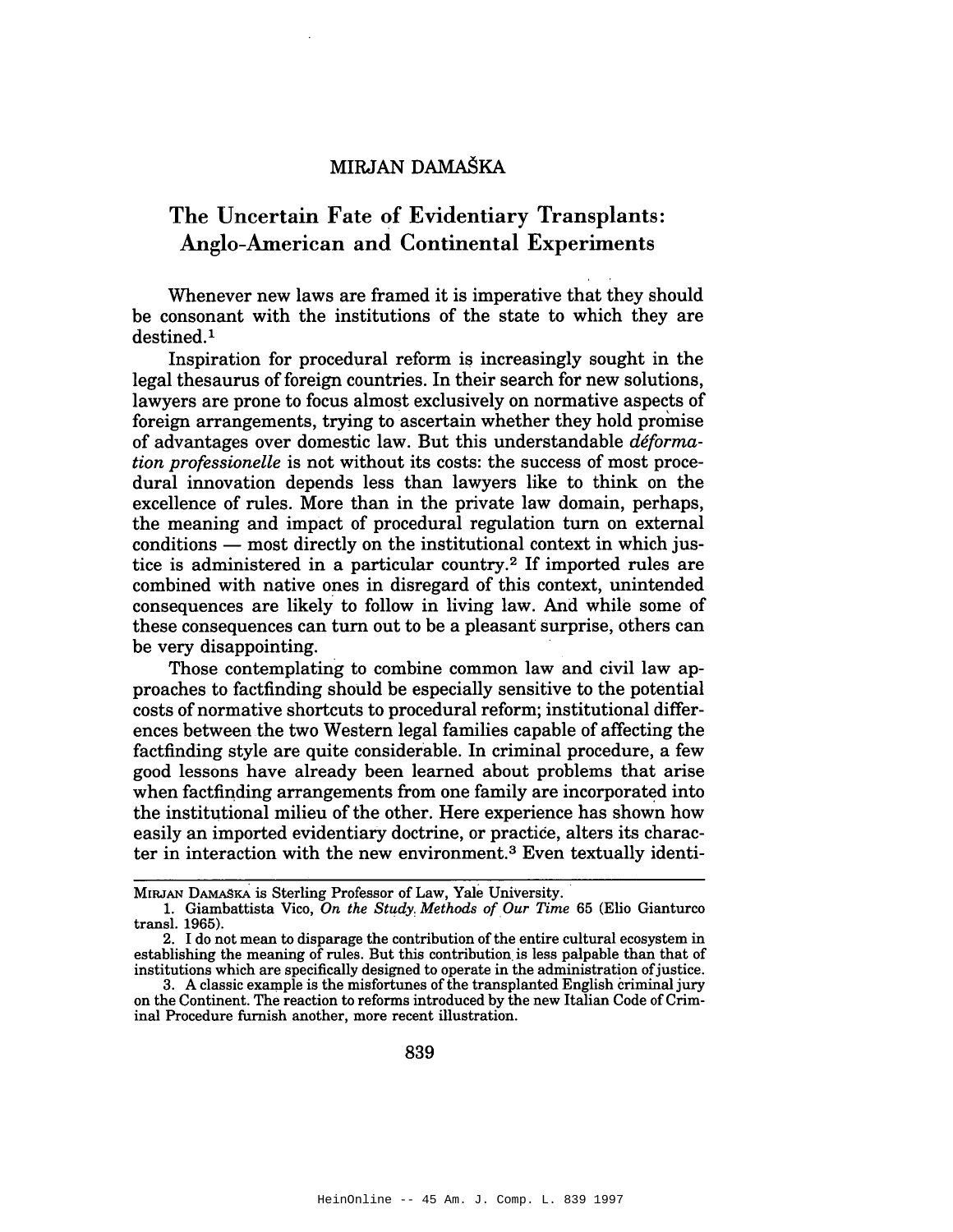cal rules acquire a different meaning and produce different consequences in the changed institutional setting. The music of the law changes, so to speak, when the musical instruments and the players are no longer the same. .

In civil procedure, the mixing of factfinding arrangements has been urged somewhat less frequently,<sup>4</sup> despite the fact that the contrast between the continental and Anglo-American institutional context is here somewhat reduced: continental civil litigation contains pronounced "adversarial" features. Nevertheless, important differences of procedural ecology remain, and their importance for the success of evidentiary transplants should not be ignored. Among the many factors responsible for the contrast between the Anglo-American and continental factfinding style, three stand out sharply in importance: the different court organization, the varying temporal organization of proceedings, and the unequal allocation of procedural control between the court and the parties. <sup>5</sup> Mainly responsible for the contrast, these three factors are the most likely suspects for imposing constraints on the transplantation of evidentiary arrangements across the two great families of Western procedure.

The influence of the first factor on evidence law is widely appreciated: the relation between Anglo-American admissibility rules and the jury trial is regularly invoked in explaining the distinctive character of common law evidence. Since the risks of evidentiary transplants undertaken in ignorance of this factor are thus relatively minor, I shall refrain from commenting on them.6 The impact of the  $second$  contextual factor  $-$  the different temporal organization of proceedings - has also often been observed. Some commentators have referred to the opposition between "continuous" common law factfinding and "episodic" continental proof-taking as "the grand discriminant" that sets the two families of civil procedure apart.7 It is true that the prerequisites for introduction of the concentrated style in continental justice and the episodic in common law procedure have been insufficiently explored.<sup>8</sup> But because some experience with

<sup>4.</sup> This is not to say that there were no mutual borrowings. Thus, for example, the widely influential Austrian reforms that introduced a version of party examination to the Continent were openly borrowed from England. See Pekelis, "Legal Techniques and Political Ideologies," 41 *Mich. L. Rev.* 665, 679 (1943). More recent and interesting mixtures of common law and continental arrangements exist in Japan.

<sup>5.</sup> Although historically intertwined, these factors are analytically distinct.

<sup>6.</sup> The perils of such transplantation also recede because the civil jury entitlement seems to be weakening in most Anglo-American countries. England, the country of the jury's origin, has almost completely abolished the civil jury in the 1930's. See *Administration* of *Justice (Miscellaneous) Provisions Act.*

<sup>7.</sup> Kaplan, "An American Lawyer in the Queen's Courts: Impressions of English Civil Procedure," 69 *Mich. L. Rev.* 821, 841 (1971).

<sup>8.</sup> As an example, observe a neglected condition for the introduction of concentrated trials ofthe Anglo-American genre into continental civil justice. Iftrials are to continue to be exclusive suppliers of information to the court, they must be thoroughly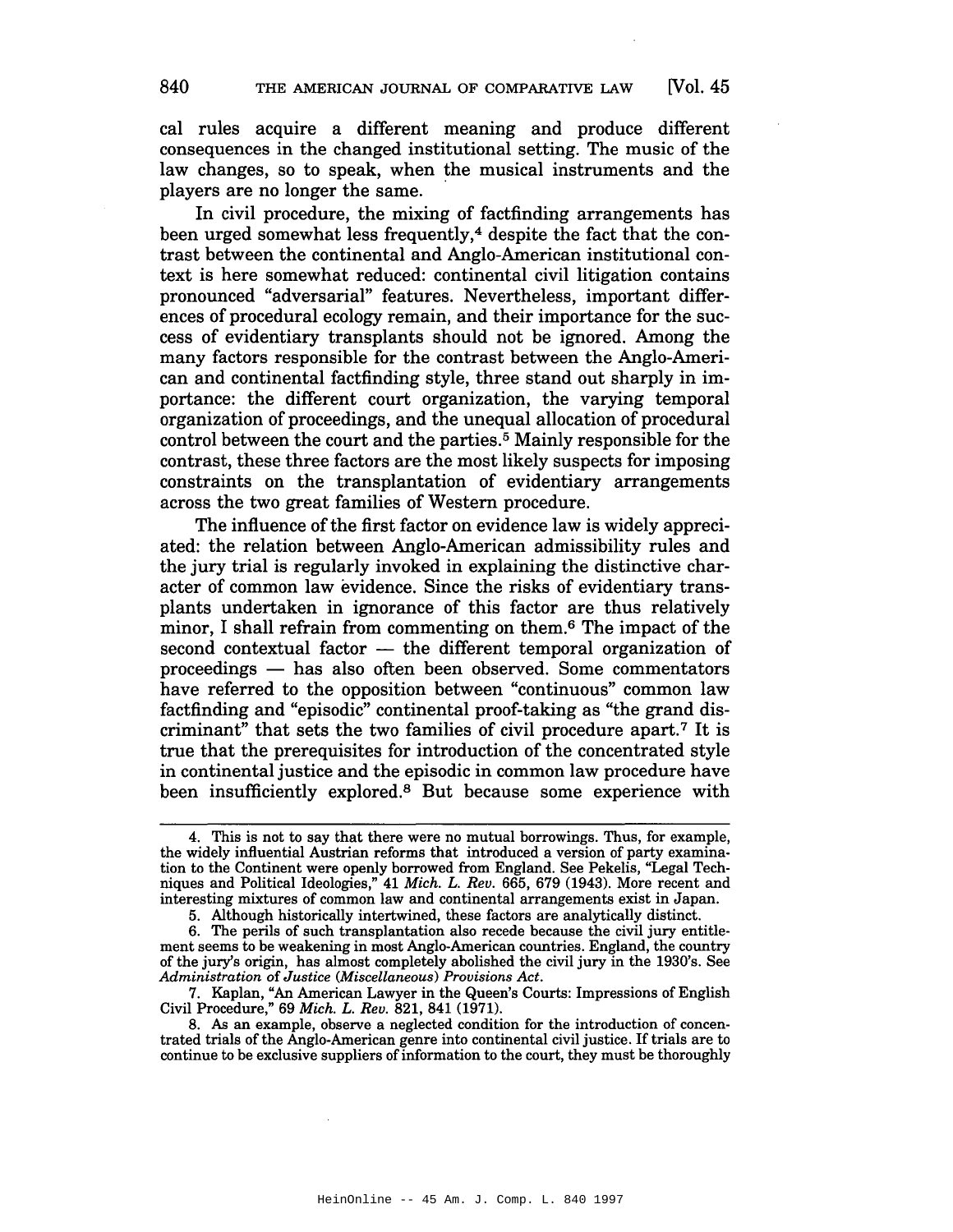these difficulties has already been acquired,9 I shall leave the impact of this factor on evidentiary transplants to one side here as well.

What remains for consideration, then, is the third factor  $-$  the unequal allocation of responsibility for procedural action between the court and the parties. The unforeseen effects on the factfinding style of tinkering with this factor seem to me most in need of elucidation, and the remarks that follow will be directed solely to them.

## I. CONTROL OVER FACTFINDING ACTION

Before examining these effects, however, a quick reconnaissance is in order to map the differences between Anglo-American and continental procedure in allocating control over factfinding. These differences reach the high point in criminal procedure: while the continental criminal judge takes the lion's share of factfinding activity, in Anglo-American lands procedural action is to a much greater extent in the hands of the lawyers for the prosecution and the defense. But this difference, quite dramatic in criminal cases, is greatly reduced in civil litigation. The main reason is the curtailment of the continental judge's mastery over the life of the civil action  $-$  including its factfinding component. This curtailment deserves a closer look, because it is neglected in comparative procedure.<sup>10</sup>

To begin with, the monopoly power of continental civil parties to frame factual issues imposes more serious limits on the court's independent investigative activity than do the parameters of prosecutorial charges in criminal matters. It is considered axiomatic that the civil judge should not be permitted to extend his factual inquiries beyond party allegations. He is also bound by their stipula $tions$  and admissions  $-$  even if he has reasons to doubt that facts underlying these "agreements" really exist. But even in regard to facts alleged by and in issue between the parties, the continental civil judge is not entirely free to pursue factual inquiries on his own: his

9. On experiments in Germany with the so-called Stuttgart Model, see Rudolf Schlesinger et aI., *Comparative Law* 438-40 (5th ed. 1988).

10. In what follows I talk about continental civil procedure as if it were a single system. Even under the Roman-canon *ius commune,* this was not the case, however: internal differences existed among continental jurisdictions, including unequal conceptions of what precisely pertains to the *officium judicis.* These internal differences are far greater today. Even so, for the sake of contrast with common law jurisdictions (themselves subject to internal variation in the degree of judicial activism), one can still usefully talk about "continental" approaches to procedural control.

prepared. One possibility for continental systems to consider is to follow native criminal procedure and entrust an official agency with the performance of preparatory tasks. Another possibility is to charge lawyers for the parties with these tasks. But this second alternative calls for changes in the work habits and remuneration patterns of continental trial attorneys. They must become habituated to detective work to a greater degree than at present. They must also be prepared to concentrate for a substantial time on a single case, instead of working simultaneously for several clients.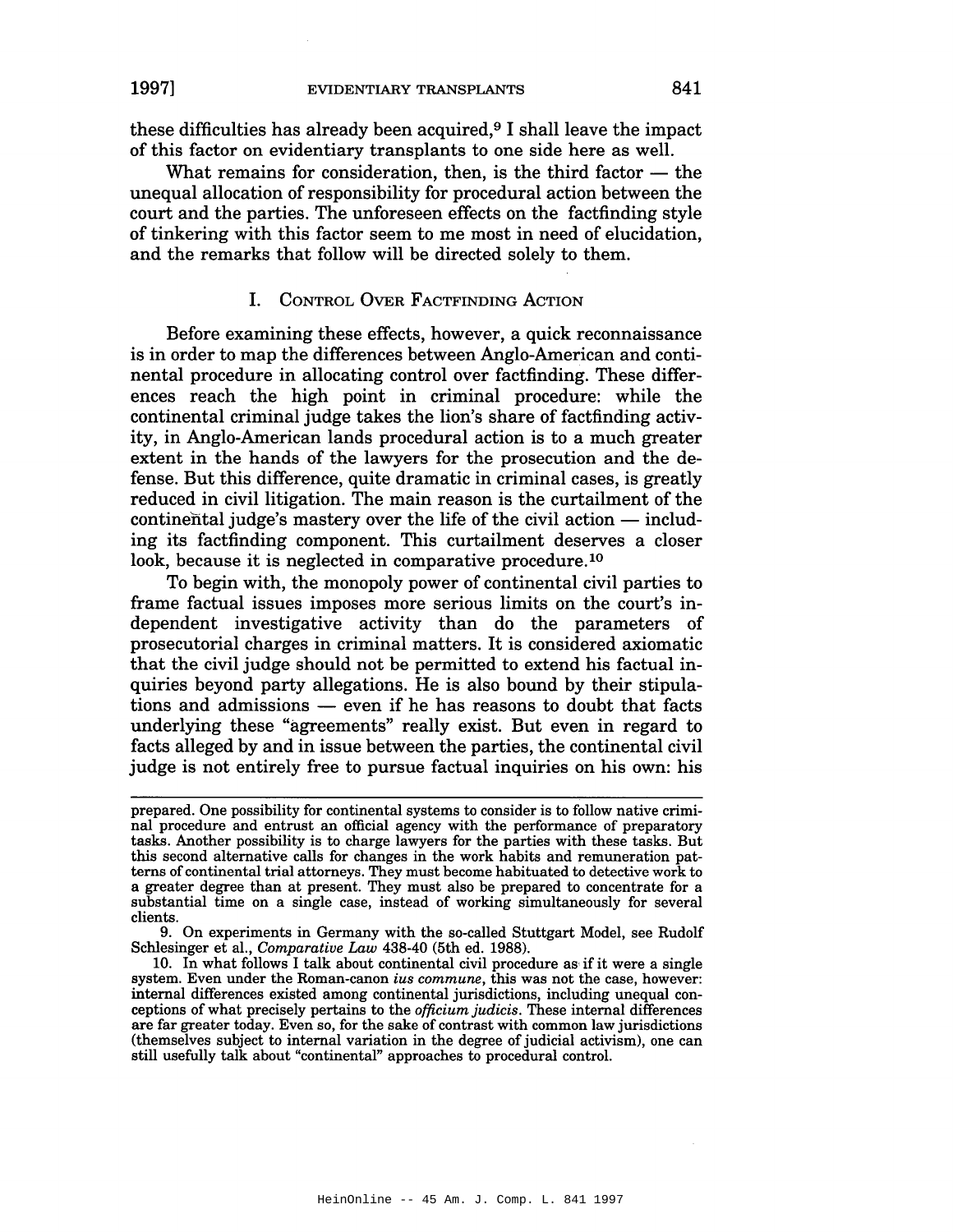proof initiative is in most jurisdictions seriously circumscribed. He cannot call fact-witnesses *motu proprio,* for example, and documents submitted to him are often accorded a conclusory probative effect -irrespective of what he might think about the relation of the facts stated in these documents to the real state of the world.<sup>11</sup> Even his powers of witness interrogation can' be laced with constraints. In most civil law countries, the parties state propositions of fact about which they want witnesses to be examined, and the judge is restricted to asking only questions relating to these propositions.<sup>12</sup>

These strictures against independent judicial inquiries are in themselves capable of deflating the inquisitorial impulse of the continental civil judge. But a further diminution of his factfinding energy results from systemic barriers erected against the collection of evidence and the gathering of information. Generally speaking, continental legal systems manifest a far greater sensitivity in civil than in criminal procedure to the protection of values that complicate the search for the truth and inevitably reduce the completness of the data-base for the decision. In many countries of continental Europe, for example, testimonial privileges are much more encompassing than any known in the common law orbit.<sup>13</sup> Witnesses are under no obligation to engage in factual inquiries in prepararation for their courtroom testimony.14 Comparatively striking also is the fact that continental jurisdictions are more reluctant to use the civil party as an informational resource than is the case with common law countries. In most continental jurisdictions, a litigant's statement is not a recognized means of proof of his allegations. In others, judges are expected to order formal interrogations of a party only as a means of last resort  $-$  if other evidence appears insufficient.<sup>15</sup>

The reluctance of continental civil procedure to employ information supplied by persons with interest in the cause of action is explained in historical terms  $-$  that is, as a precaution against spurious information and perjury temptation. But ever since testimo-

<sup>11.</sup> An example are "authentic acts," such as those produced by the continental notariate.

<sup>12.</sup> Illustrations of this mode of interrogation that are still valid can be found in Mauro Cappelletti & Joseph Perillo, *Civil Procedure in Italy* 223 (1965).

<sup>13.</sup> In jurisdictions that follow the example of Austrian and German legislation, a witness can refuse to testify if testimony could dishonor him or a person with whom the witness stands in a close personal relationship. Testimony can also be refused ifit is likely to cause direct pecuniary damage to the witness or a person close to him. For details of these and other privileges in Germany, see Leo Rosenberg & Karl Heinz Schwab, *Zivilprozessrecht* 716-19 (13th ed. 1981).

<sup>14.</sup> For' Germany, see Schlosser, "Internationale Rechtshilfe und rechtsstaatlicher Schutz der Beweispersonen," 94 *Zeitschri{t fiir Zivilprozess* 369, 386 (1981).

<sup>15.</sup> For a general survey, see Jolowicz, "Fact-Finding: A Comparative Perspective," in D. L. Carey Miller & Paul R. Beaumont, *The Option ofLitigating in Europe* 133, 138-39 (1993). On the "subsidiarity" of party testimony in Germany, see *Rosenberg* & *Schwab,* supra n.13, at 738-39.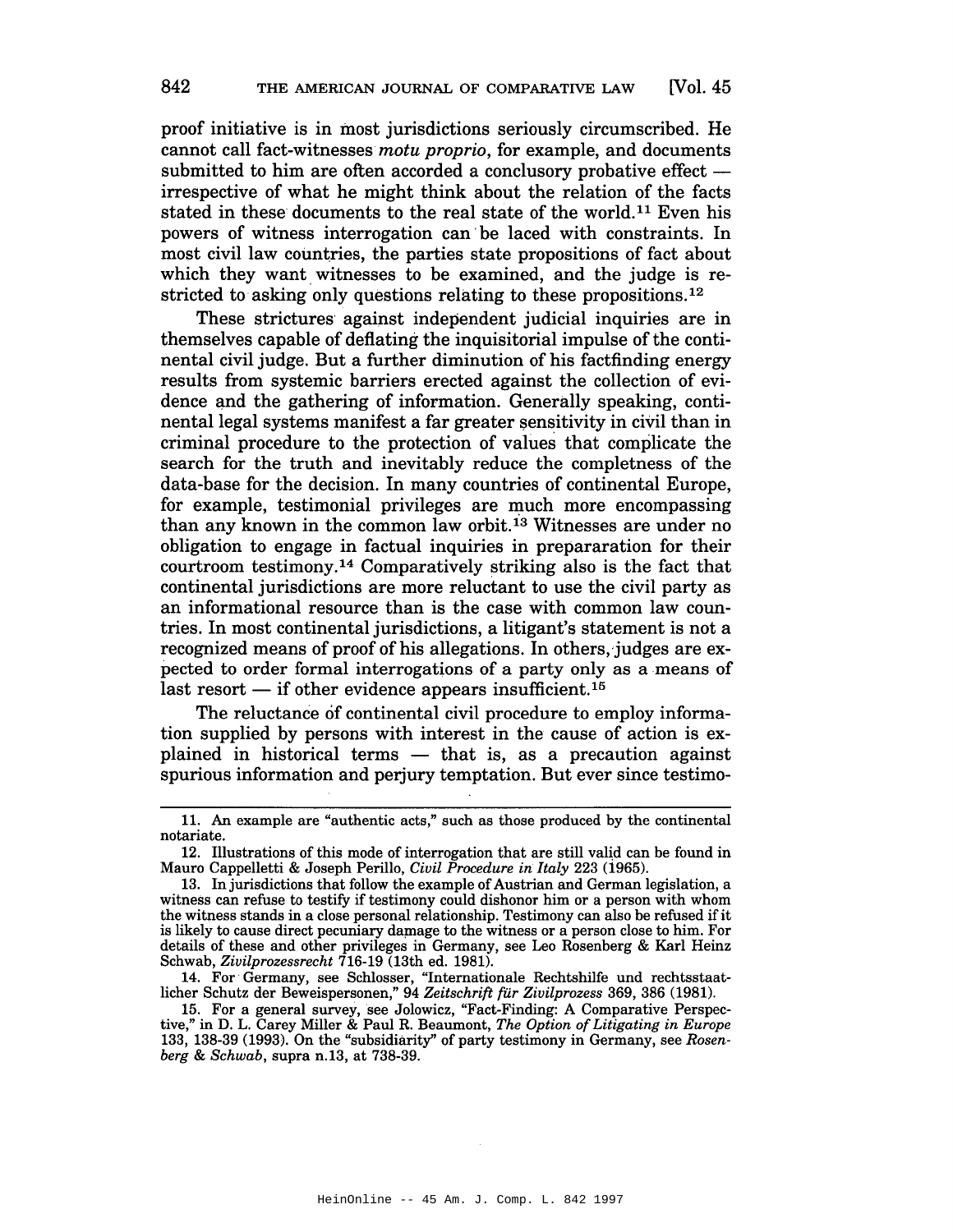nial disqualifications for self-interest were abolished on the criminal side of the docket, this old rationale no longer rings true. A more plausible explanation now is that in private disputes - ordinary civil lawsuits are perceived as such  $-$  the state should use its power to coerce information from citizens sparingly. The balancing of truthdiscovery interests against privacy, human dignity and similar values is thought to mandate a considerable degree of tolerance  $-$  al $most an\, insource, to common law eyes — for the incompleteness of$ evidentiary material. This tolerance is revealed prominently in the still prevailing absence of the principle that the disputing litigants should disclose to each other the circumstances relevant to the case: inter-party discovery is quite undeveloped. <sup>16</sup> But whatever the causes of the reduced "inquisitiveness" of the civil process may be, the reduction induces judges to be less than energetic in seeking the truth. They seldom make use of their powers to dig for information even in those few jurisdictions in which the court is broadly authorized to take "investigative measures" whenever it feels insufficiently informed.<sup>17</sup>

*Pari passu* with the reduction of the court's factfinding activity, "adversary" polarities may make themselves felt in continental civil procedure. Although witnesses are considered "shared" or "common" to both litigants, they are in fact more readily associated with one or the other side than is the case with the court's witnesses in criminal actions. Burden of proof questions assume a greater importance than in unilateral official inquiries, so central to continental criminal justice: each civil party bears probative risks in relation to clearly defined issues, and the distribution of probative burdens is not blurred by the additional "burden" assumed by the judge when he conducts his independent factual inquiry. As a result, the rudiments of two opposing evidentiary "cases" in the Anglo-American sense can be discerned in civil lawsuits. In some of its aspects, civil factfinding comes closer to the Anglo-American style, in which the 'court supervises rather than participates in proof-taking activity.

All that has just been said must not obscure important residual differences between the continental and Anglo-American civil procedure in regard to the allocation of procedural tasks. <sup>18</sup> In most continental jurisdictions, the involvment of the judge in proof-taking exceeds that of his common law confrère. The former retains the mo-

<sup>16.</sup> See *Rudolf Schlesinger et al.,* supra n. 9, at 426. A comparative study of the problem is that of Angelo Dondi, *Effettivita dei Provvedimenti Instruttori del Giudice Civile* (1985). On reform proposals for member states ofthe European Union, see Kerameus, "Procedural Harmonization in Europe," 43 Am. J. Comp. L. 401, 414-15  $(1995)$ .

<sup>17.</sup> For France, see *Schlesinger,* id. 426 n. 32; *Jolowicz,* supra n. 14, at 143.

<sup>18.</sup> Note that I am neglecting here differences stemming from different court organization and the contrast between episodic and concentrated proceedings.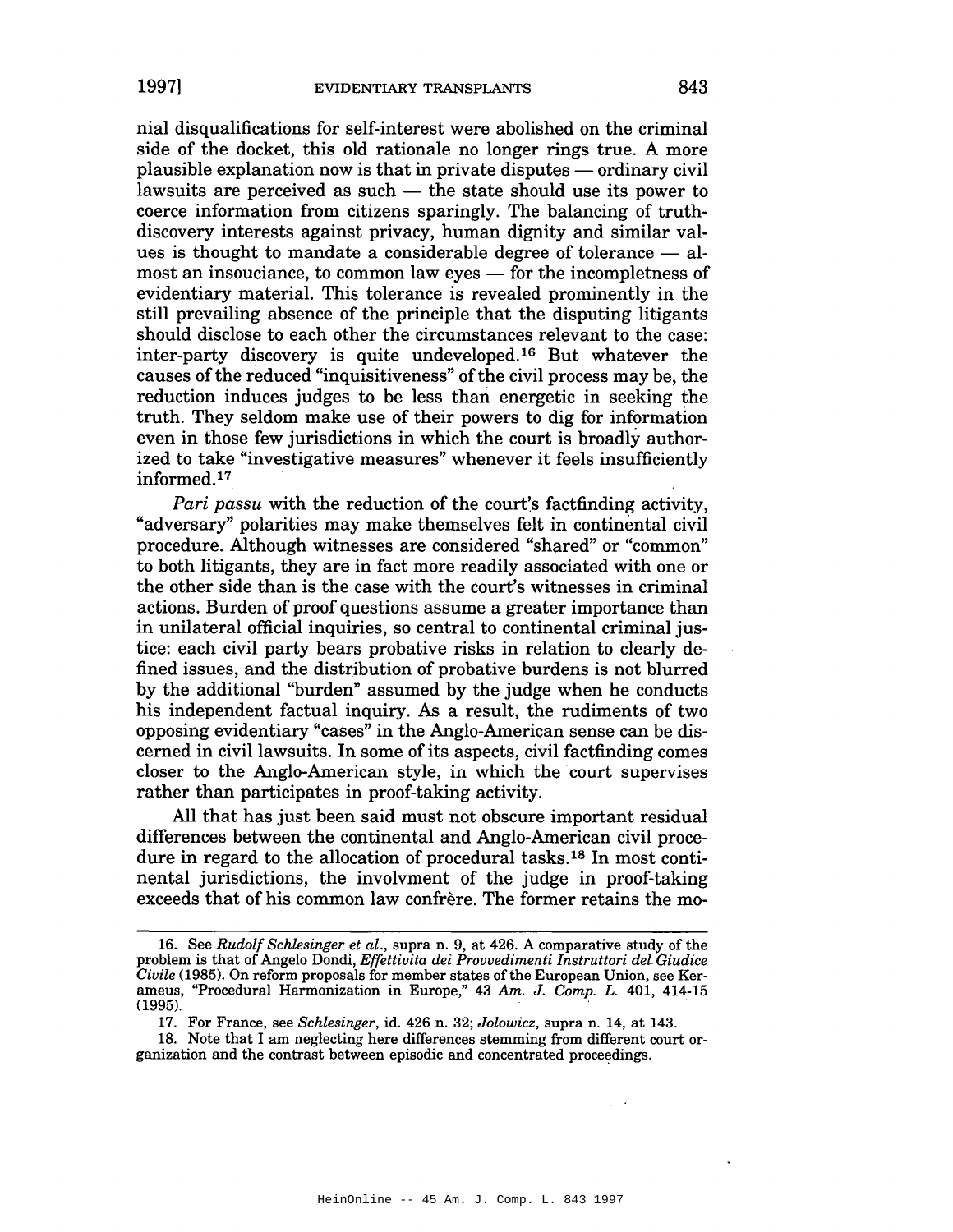nopoly of witness' examination, even if his powers of interrogation are circumscribed. He also decides whether a party should be called for interrogation, and he appoints the experts and frames questions to be addressed by them. Yet this greater judicial involvement in proof-taking — where it exists<sup>19</sup> — is not the critical feature that sets the two families of civil procedure apart on the dimension now under investigation.

Critical in this regard is the different role of litigants' counsel. In Anglo-American procedure, lawyers routinely engage in investigative and information-gathering activities. At least some of these activities are backed by the court's coercive powers. On the Continent, by contrast, counsel have few contacts with potential witnesses, and conduct almost no investigations of the facts of their client's case. Absent encompassing inter-party discovery, they mainly rely on information supplied by their client to propose means of proof to the court. And when it comes to court hearings, counsel are not traditionally entrusted with developing testimony through direct- and cross-examination. From the common law perspective, of course, this creates an odd situation. Those procedural protagonists who could be motivated to act as zealous diggers for information are accorded no comprehensive factfinding responsibility, while the protagonist who tends to monopolize many factfinding tasks  $-$  the judge  $-$  is not really very energetic, or resolute in his probing. His exercise of his near-monopoly power to develop evidence seems lazy.

## II. COMBINING FACTFINDING APPROACHES

With these residual differences regarding the allocation of procedural control in mind, let us turn to problems that arise when evidentiary arrangements from Anglo-American and continental systems are mixed. I shall illustrate these problems on the example that is most often discussed in connection with evidentiary transplants between common law and civil law systems - the mode of developing evidence in court. In continental systems, an amalgam of civil law and common law approaches can be achieved by charging litigants' counsel with the initial and primary responsibility for the examination of witnesses and the development of other evidence. In Anglo-American systems, the amalgam can be produced by having the judge assume the primary role in the examination of witnesses and other

<sup>19.</sup> As already suggested, a discrepancy can be identified in several continental countries between the formal judicial authority to look into the facts and the actual judicial factfinding activity. The French Code of Civil Procedure, for example, authorizes the civil judge to order a *mesure d'instruction* whenever he finds the submitted material insufficient. In practice, however, even *thejuge de la mise en etat* rarely does so, and important factual inquiries are often "referred" to experts. See Beardsley, "Proof of Fact in French Civil Procedure," 34 Am. J. Comp. L. 459, 477-85 (1986).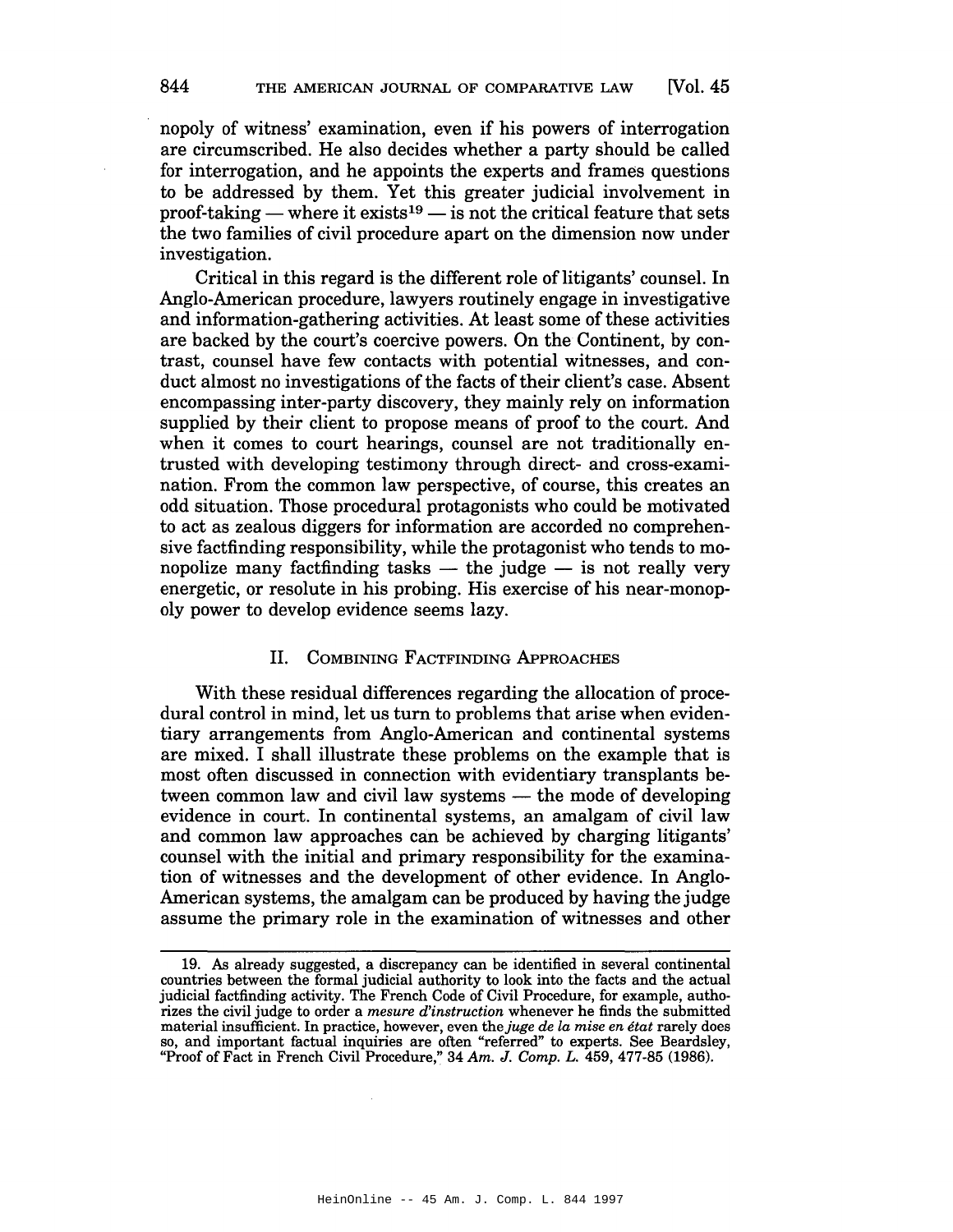proof-taking activity.20 But the effect of both mixtures cannot be limited to changes in proof-taking technique. On the contrary, both are likely to provoke far-ranging consequences in evidence law and on the administration of justice generally.

To get a sense of these consequences, let us examine first a scenario in which a continental country switches to the lawyer-dominated mode of developing evidence of the Anglo-American variety.

1. *Enhancing the role of continental counsel.* Of the many repercussions ofthis reform, a shadowy one concerns subtle changes in the attitude to means of proof. Contrary to what is often thought, this attitude is not exactly alike in systems where evidence-gathering is in the hands of litigants' counsel and in systems where evidencegathering is a judicial responsibility. In each system, the attitude  $constitutes$  an engrained habit of procedural participants  $-$  a habit that cannot be altered overnight in response to the lawgiver's fiat. Prudent reformers must therefore include inertia in their calculations. After the alien mode of developing evidence has been introduced, old attitudes to evidence are likely to linger, causing dislocations and a measure of disorientation in factfinding practice. A word, then, on these divergent attitudes to means of proof.

Where partisan counsel search for the sources of information, prepare witnesses for courtroom testimony, and interrogate them in a manner that best advances their client's interest, evidence tends to be associated with one or the other party. Neutral (non-partisan) sources of information do not fit easily into this scheme: all too often, witnesses are perceived as members of a forensic adversary team. It is thus no accident that common law systems retained for a long time the proprietary concept of evidence  $-$  a concept, that is, according to which witnesses "belong" to the party who calls them to the stand. It is also no accident that traces of this old concept still survive: when factfinding activities are conducted by counsel for the two adversaries, a bi-polar tension field is generated in which little or no undistributed middle remains.21

In officialized continental systems, by contrast, the mediating impact of the court's activity leaves more room for a neutral (nonpartisan) understanding of means of proof. According to a long-standing view, after a litigant has offered a witness to the court, he is treated as "common" to both sides. Technicalities aside, it is, in fact, easier than in common law procedure to disassociate the means of proof from the party who offers them to the court. In other words,

<sup>20.</sup> Observe that the merely *supplemental* judicial interrogation is — within varying limits - in accord with the present forensic protocol of common law procedural systems. The same is true for the merely *supplemental* role of counsel's interrogation in a number of continental countries.

<sup>21.</sup> For some vestiges of the proprietary concept, see Newark, "The Hostile Witness and the Adversary Process," 1988 *Crim. L. Rev.* 441, 450-54.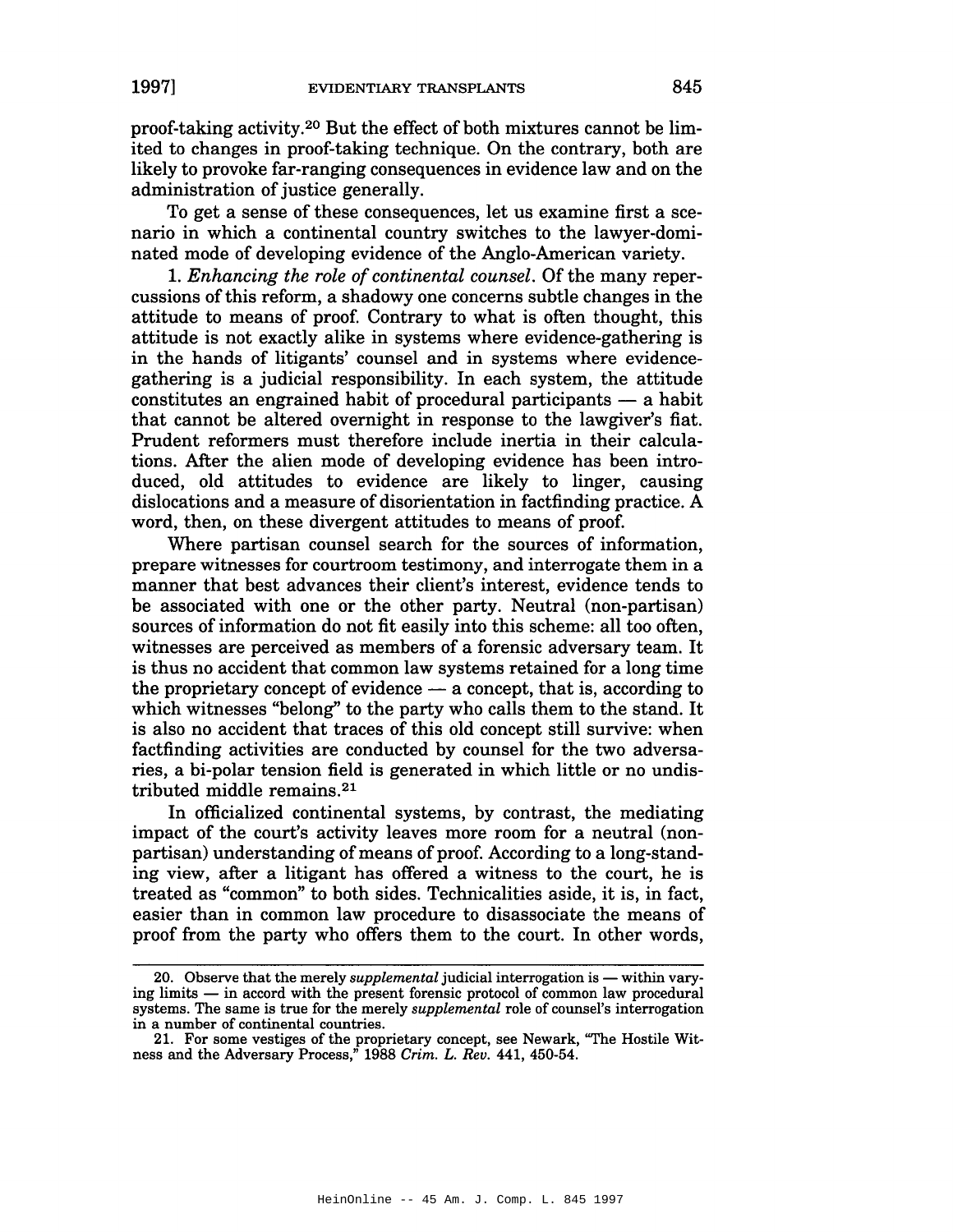"neutral" sources of information can more easily be imagined than in common law trials. <sup>22</sup>

Entailed in these discordant perceptions are disparate views on the adequate manner and the proper degree of testing informational sources. Where witnesses are prepared and examined by partisan counsel, it becomes more important than in officialized factfinding systems that both counsel be present in the course of interrogation. The opponent of evidence must be accorded an immediate opportunity to challenge information elicited by the adversary: after impressions of the one-sided use of informational sources have settled, it becomes difficult to dislodge these impressions from the adjudicator's mind. Testimony that is not subjected to immediate challenge seems seriously defective and potentially inadmissible.

Perceptions are different in factfinding systems where witnesses are not prepared by lawyers who put them on the stand and subject them to direct examination. A litigant's insistence on immediate challenge to information ingested in the legal process appears here as a symptom of excessive "contentiousness". This applies to other types of evidence as well. Litigants are permitted to submit documentary evidence by attaching it to the pleadings, or placing it in the court's dossier in some other informal way. The judge is then free to leaf through this material in the privacy of his chambers. <sup>23</sup> In contrast to the situation in common law systems, factfinding activity does not presuppose that procedural participants always be at the same place at the same time. The so-called "principle of contradiction," *audi et alteram partem,* suffices as a safeguard of procedural fairness: it is enough to give each party an opportunity to contradict the factual material produced by the adversary at *some time* in the course of proceedings.

A further implication of the competitive proof-taking method is that evidence is tested more forcefully than is thought necessary in officialized factfinding systems. Since witnesses called by one litigant appear to the other side as members of the former's team, the challenge to their testimony cannot be expected to be mild, focusing mainly on gaps and possible inconsistencies. Instead, testing easily escalates into a general assault on the witness' trustworthiness. This habit explains why observers from Anglo-American countries are struck by the absence of elaborate means of challenging witness' credibility in continental civil proceedings.24 So important indeed to

 $\ddot{\phantom{a}}$ 

<sup>22.</sup> Admittedly, this applies with greater force to criminal than civil cases. See infra n. 25.

<sup>23.</sup> This means, of course, that the episodic continental hearings (unlike the common law trial) are not the exclusive arena for providing factual information to the court.

<sup>24.</sup> See, e.g., Kaplan, von Mehren & Schaefer, "Phases of German Civil Procedure," 71 *Harv. L. Rev.* 1193, 1236 (1958).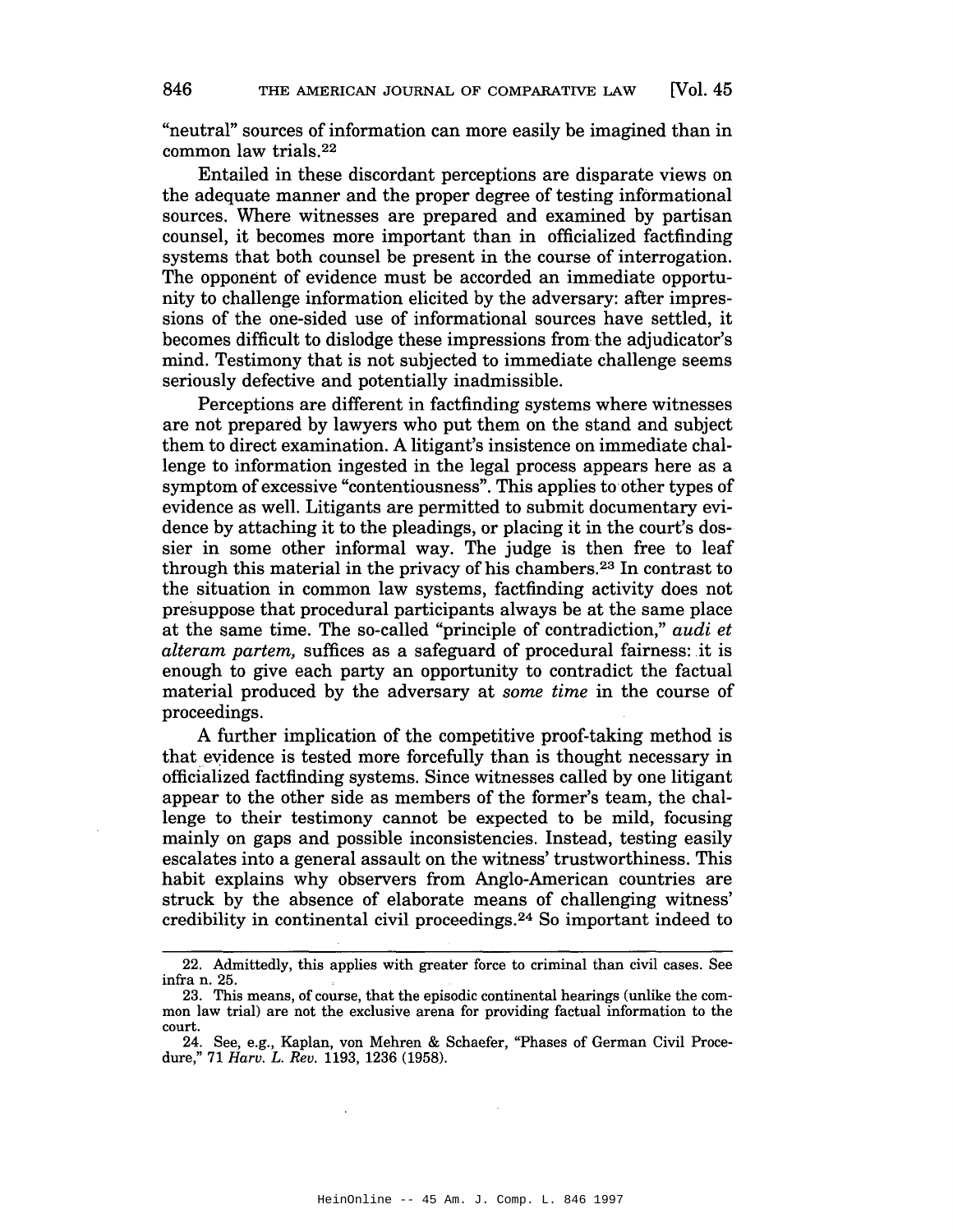common law lawyers is the opportunity for the vigorous attack on evidence, that testimony obtained from a witness on direct examination can in some circumstances be rejected when and if he becomes unavailable for cross-examination..Lawyers accustomed to officiallycontrolled factfinding methods find this practice hard to understand.

A further likely consequence of incorporating a competitive proof-taking method in civil law systems is the emergence of strong pressures to expand the factfinding role of litigants' counsel *prior* to actual proof-taking in court. If this escapes the attention of most devotees of direct- and cross-examination in civil law countries, it is because they are often exclusively preoccupied with formal procedural action in the courtroom. But a lawyer-orchestrated system of prooftaking cannot be effective without allowing counsel to contact and interview potential witnesses. Counsel must obtain at least some idea about the substance of what their witnesses will say on direct examination. Planning trial strategy without this information is practically impossible in the volatile atmosphere of one-shot trials, and very difficult even in the more relaxed climate of episodic proceedings. Even a minimal degree of witness preparation can hardly be avoided. It seems only fair, for example, that counsel inform his witness about the likely challenges to his credibility on cross-examination.

Yet all this involvement with potential witnesses runs counter to the. continental tradition of proper attorney behavior. Despite sporadic stirrings of change in this regard, contacts with witnesses are still treated on the Continent as close to attempts to pollute the court's informational sources. In many jurisdictions, such contacts are also a serious breach of legal ethics. Perhaps more ominously, if they come to the court's attention, the standard judicial reaction is to discount the weight of the resulting testimony. Considering that witnesses are generally treated with some distrust in continental civil litigation, these additional credibility discounts could undermine the probative impact of oral testimony.<sup>25</sup>

If continental counsel were to be made effective in developing evidence, they would have to be accorded greater powers then they presently have to obtain information from each other and from· third parties in advance of actual proof-taking. Given the limited powers that are currently at their disposal, it is difficult to imagine how they could adequately prepare their evidentiary "cases" in court. But even

<sup>25.</sup> Among the many reasons for the distrust of witnesses in continental civillitigation, a prominent one deserves a word. Unlike the situation in criminal proceedure, witnesses are not interrogated against the background of statements obtained from them by law enforcement officials soon after the event to which their testimony relates. Since their stories are thus not frozen early on, they can engage in fabrications more easily than witnesses in criminal matters. However, while litigants' counsel are seldom involved with witnesses, the litigants themselves can "wine and dine" them. *Qui mieux abreuve, mieux preuve. .*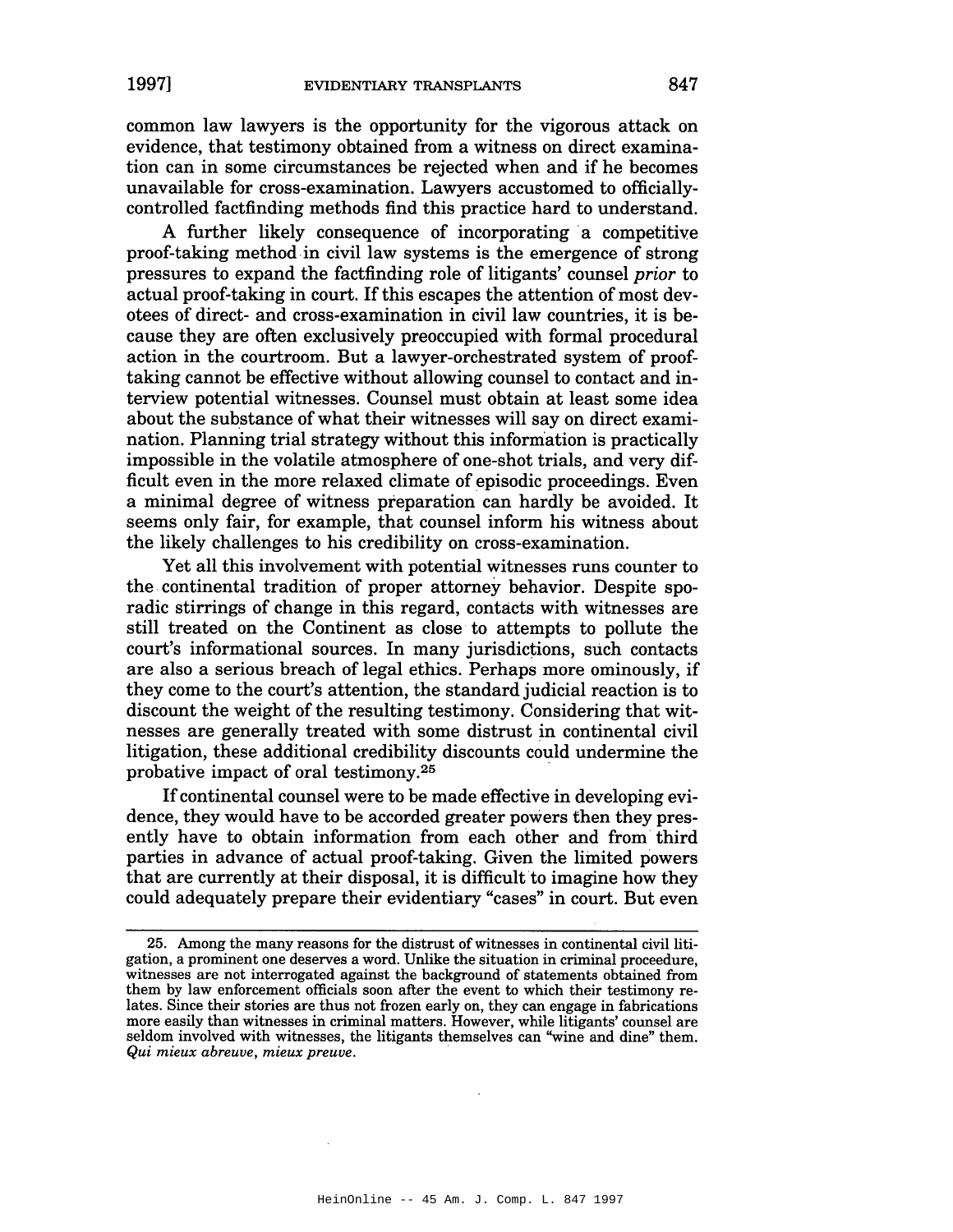if this empowerment of counsel did not include the invasive methods of discovery developed in the United States, reforms in this direction are not easy to reconcile with accepted notions of the extent to which the official apparatus of justice can delegate the performance of formal procedural acts to members of a private profession.26 One would also have to reconsider the current continental practice whereby all information elicited by a party from his opponent, or from a third person, automatically becomes part of the court's dossier. Since this information may be damaging to the party who asked for it, the practice discourages attorneys from using whatever power they possess to request factual material.

More remote ripple-effects of importing adversary evidence-gathering in continental civil procedure can easily be anticipated. An illustration is the impact of the importation on continental testimonial privileges.27 Recall that witnesses can in many continental countries refuse to answer questions potentially capable of incriminating their close relatives, dishonoring them, or exposing the witness to financial loss. Informed of such sweeping exemptions from testimonial duties, Anglo-American lawyers wonder whether the largesse of continental law can be maintained without serious harm to the interests of justice. In fact, the largesse can be afforded at little cost: witnesses invoke their privileges not nearly as often as Anglo-American observers think in extrapolating from their behavior expectations. One of the principal reasons for the relative paucity of invocation is the paucity of interactions with litigants' lawyers: the latter are seldom in position to inform a witness, long before his testimony is taken in court, that he can take advantage of his privilege. However, if contacts between lawyers and witnesses became more frequent and routine, and the pains of hostile cross-examination more widely known, the use of privileges would greatly increase.

Another submerged effect of party-controlled proof-taking would be a change in the quantity of factual material assembled in litigation. As things presently stand, one of the advantages of continental civil procedure over its rivals is said to be the waste-reducing capacity.28 In advance of each evidentiary hearing, the parties must show why specified facts need to be proven, and why information expected from the means of proof offered is relevant. The judge is then in posi-

<sup>26.</sup> Notoriously alien to continental sensibilities is the power of American attorneys to take depositions in private settings, with little direct judicial supervision. But even some English arrangements are strange to the continental convention. An example is the order allowing a party (under some circumstances) to enter the adversary's premises and take possession of documents. Anton Piller v. Manufacturing Processes Ltd., [1976] Ch. 55.

<sup>27.</sup> I alluded earlier to their expansive character. Supra n. 13.

<sup>28.</sup> See, e.g., Gerber, "Extraterritorial discovery and the Conflict of Procedural Systems," 34 *Am. J. Comp. L.*, 745,768 (1986); Langbein, "The German Advantage in Civil Procedure," 52 *U. Chi. L. Rev.* 823, 830, 844-45 (1985).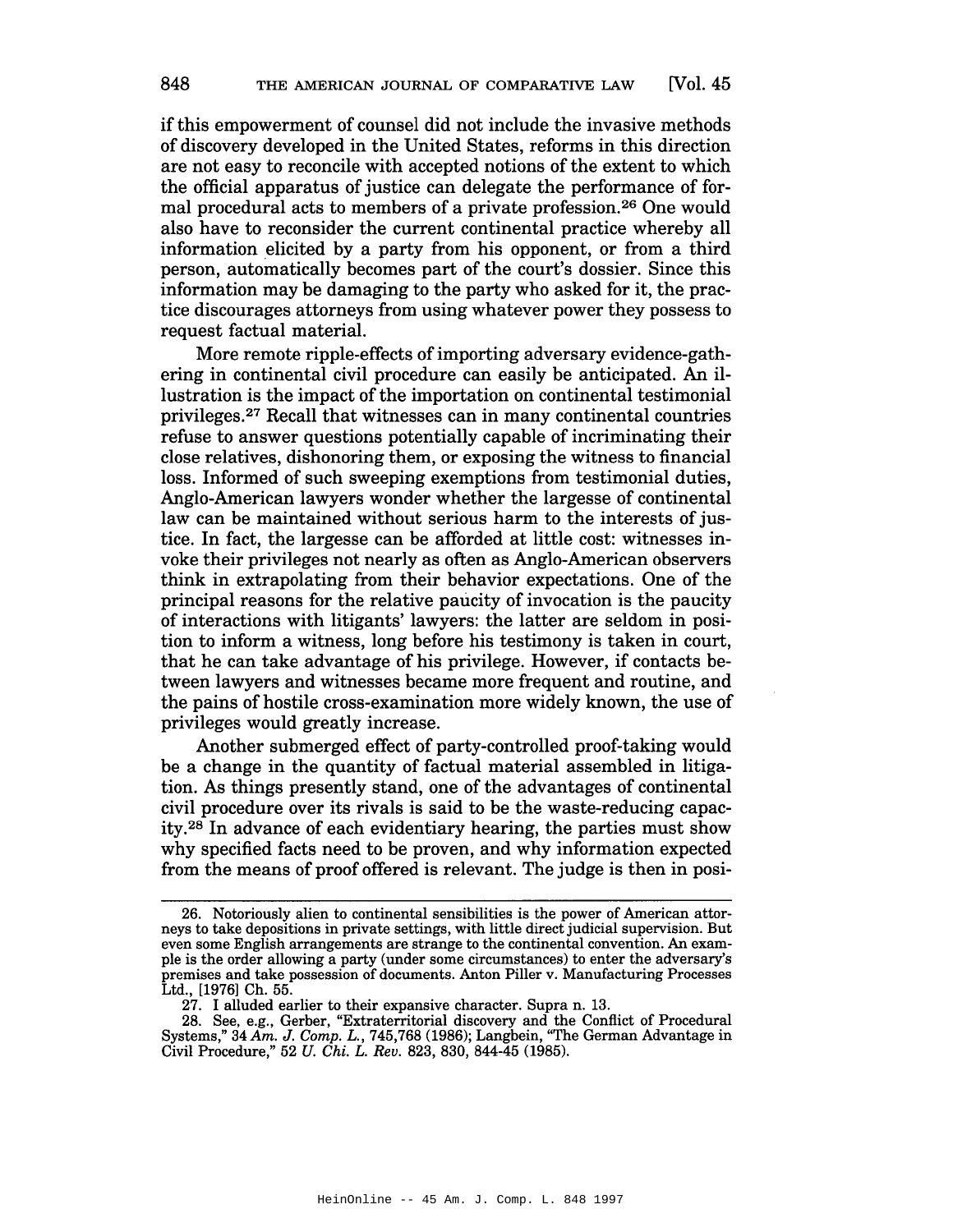tion to focus the inquiry and calibrate its depth. *Frustra probatur quod probatum non relevat.* The interests of justice are not seen to require the gathering of a great mass of information under somewhat vague standards of relevancy. But if continental counsel were put in charge of directing factual inquiries, they would also acquire more control over what needs to be proven and how. The limits of relevancy would expand, if only to encompass information needed now for the purpose of impeachment  $-$  a purpose given greater prominence because of the closer alignment of witnesses with the parties.

I need not go on suggesting further repercussions of the incorporation of the Anglo-American proof-taking method into continental practice. It has become apparent, I hope, that the success of this transplantation depends on additional, wide-ranging changes in evidence law and in the work-habits of both continental courts and the continental legal profession.

*2. Activating the Anglo-American Judge.* The other way of combining common law and continental factfinding methods would be to involve the Anglo-American judge in the examination of witnesses and other forms of proof-taking to a greater extent than is presently the case. It is true that the precise limits of legitimate judicial involvement with the examination of evidence have never been clearly defined. They vary from context to context and are not identical in all common law jurisdictions.29 As far as the civil trial is concerned, however, a clear departure from the current protocol would be to have the judge assume the initial responsibility for the examination of witnesses, and permit opposing counsel to "cross-examine" only after the judge has completed his examination.<sup>30</sup> Such a reform, sporadically suggested as a desirable innovation, $31$  would amount to the importation of one variant of the continental method of examining witnesses into common law trials.

Yet, no matter how momentous this reform appears at first blush, it would fail to put an end to the decisive role partisan counsel play in the tapping of informational sources. Without further changes, the reform would only make the examination of evidence

<sup>29.</sup> In trial preparation, for example, Anglo-American judges can be quite aggressive in suggesting lines of inquiry and otherwise injecting themselves into the conduct of factfinding. They most approximate continental judges when performing factfinding tasks in the sentencing phase of the criminal process: not only do they rely on evidence contained in an official dossier, but they also become (if need be) insistent interrogators.

<sup>30.</sup> This can be gathered from what judges themselves tell us about the limits of their factfinding activity in civil trials. See the sample of authority in Schlesinger et al., supra n. 9, 434. See also the opinion of Lord Denning in Jones v. National Coal Board, [19571 2 QB 55, 64.

<sup>31.</sup> See, e.g., Alshuler, "Mediation with a Mugger," 99 *Harv. L. Rev.* 1808,1847-48 (1986); Kotz, "The Reform of the Adversary Process," 48 *U. Chi. L. Rev.* 478, 483 (1981); Maechling Jr., "Borrowing from Europe's Civil Law Tradition," 74 *A.B.A.J.* 59, 63 (1991).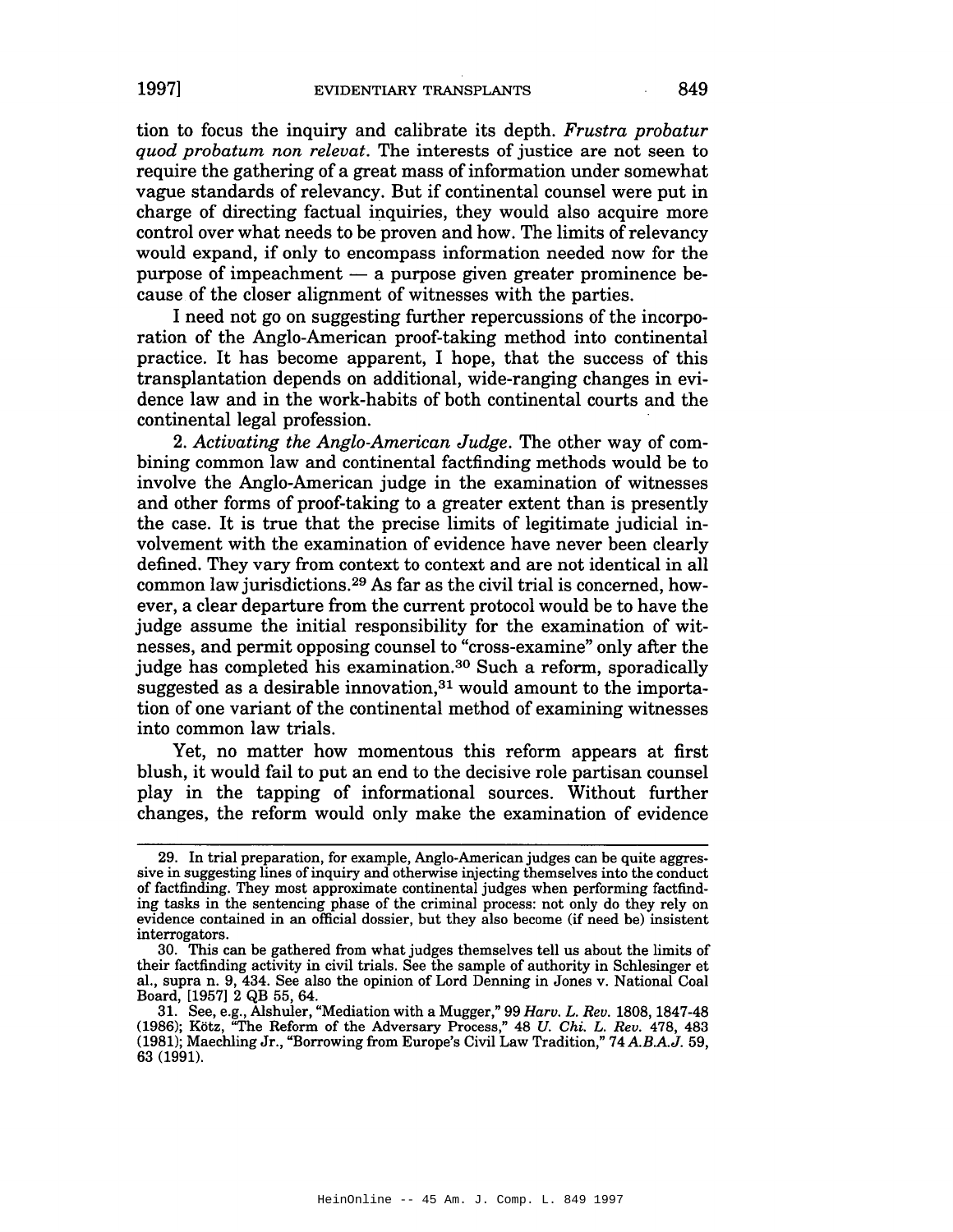less efficient than it is under present arrangements. And to remove these inefficiencies, a substantial transformation of the procedural environment would have to be contemplated.

The easiest way to demonstrate the need for this transformation is to remind the reader that the interrogation process  $-$  to be effective — requires the questioner to be familiar with the subject matter of inquiry. As things presently stand, however, the Anglo-American judge knows very little about the facts of the case in which he is sitting. If the current situation continued, his questioning would seldom elicit more than a thin narrative account from a witness. Counsel, who are aware of information available from the witness, would soon take over, and resume their dominant role in the interrogation process. The "thin" initial questioning from the bench would only bedevil their planning for orderly and clear presentation of evidence. A measure of repetition and confusion would most likely result. The enforcement of the present regime of rules of admissibility would also become more difficult: the freer narrative generated by broad questions from the bench would inject far more inadmissible material into the case than the now prevailing technique of narrow questions put by counsel.<sup>32</sup>

To be sure, the effectiveness of the initial bench examination could be improved by requiring litigants' counsel to give summaries of expected testimony to the judge. But even after this additional innovation, counsel would still know more about the facts of the case than the judge. The judge, only partially informed and innocent of details, could hardly be blamed for pursuing lines of inquiry which fully informed counsel have explored and abandoned as inappropriate.33 His insufficient familiarity with the facts would manifest itself in a variety of other ways as well, turning him often into a blind and blundering intruder<sup>34</sup> into proof-taking prepared by the pre-trial in $v$ estigators  $-$  the litigants' counsel. And while questioning from the bench would still leave much to be desired, the interrogation strategies of counsel could easily be thrown out of kilter. To make judicial questioning more effective, further steps in the direction of continental factfinding methods would have to be contemplated. One possible step would be to make an information-rich dossier available to the judge, so that he could adequately prepare for his augmented factfinding role.

<sup>32.</sup> Narrow questions provide clues as to whether something inadmissible is coming, making it possible for lawyers to object before the witness has spoken. After the inadmissible information is imparted, of course, the law's mandate that it be disregarded is unlikely to be effective.

<sup>33.</sup> See Frankel, "The Search for Truth: An Umpireal View," 123 *U. Pa. L. Rev.* 1031, 1042 (1975). For a perceptive analysis of problems that initial judicial interrogations would create in criminal procedure, see Van Kessel, "Adversary Excesses in the American Criminal Trial," 67 *Notre Dame L. Rev.* 403, 524-26 (1992).

<sup>34.</sup> I borrow this phrase from Frankel, id.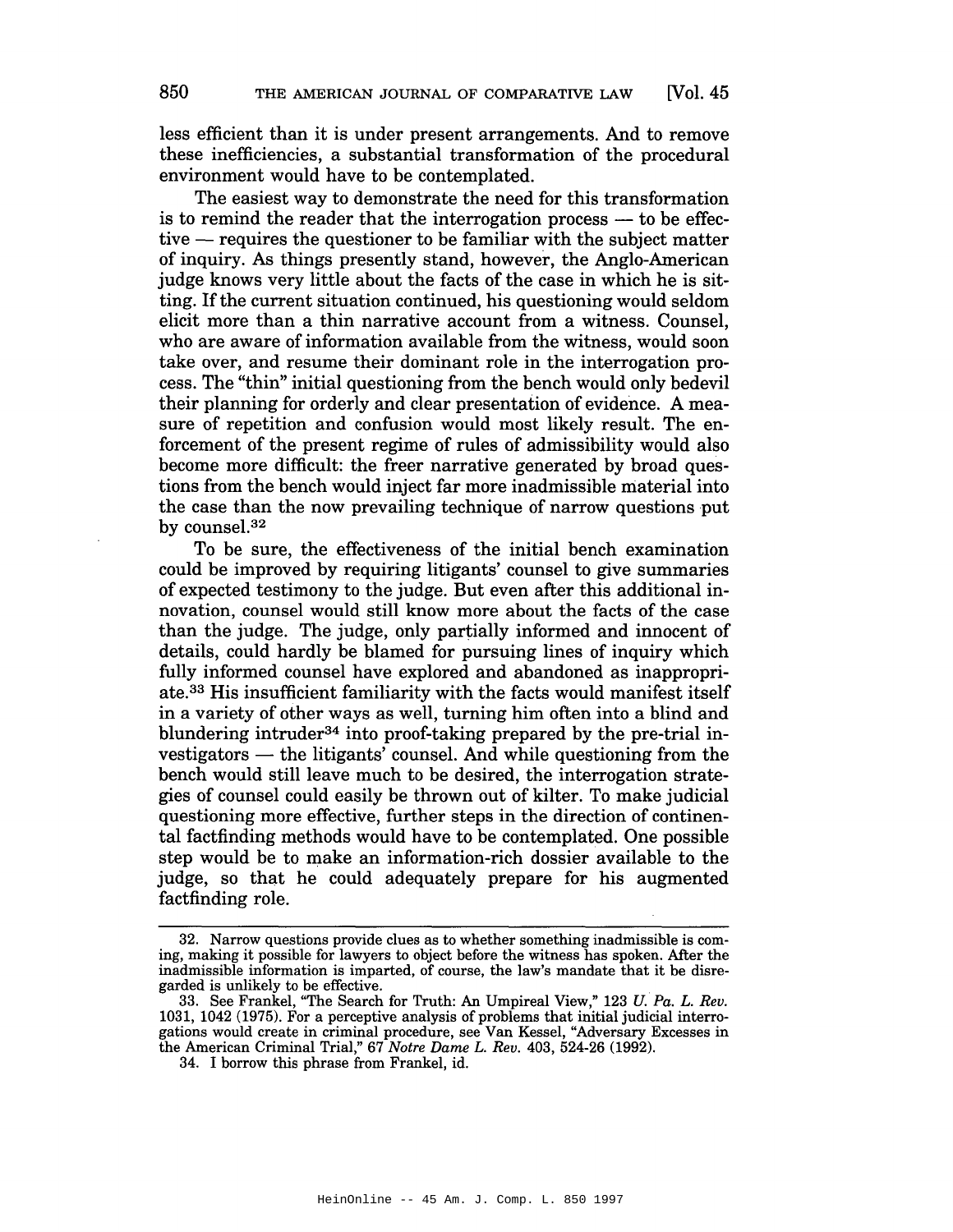But such a step would seriously strain the traditional common law understanding of judicial impartiality. This understanding grew up against the background of a competitive factfinding process  $-$  a process, that is, in which it is risky for a third party to intervene in the forensic contest without appearing to offer assistance to one or the other litigant. In fact, judicial questioning may secure an advantage to a litigant which his lawyer could not have obtained, and which the other litigant cannot neutralize.<sup>35</sup> In continental systems, by contrast, bench examinations are not perceived as dangerous to judicial impartiality. This is because the polarities generated by the participation of lawyers in evidence-gathering are less pronounced. As we have seen, witnesses are "common" to both sides, and their aggressive interrogation from the bench is not viewed as help to one or the other party. But if common law countries were to acquire these views, the presently dominant role of counsel in readying the case for trial would have to be abandoned.

Nor is this all. At least in those common law jurisdictions that still use the civil jury, the enhanced role of the judge in proof-taking would also be vulnerable to criticism on the ground that it reveals the judicial assessment of the trustworthiness of evidence to impressionable amateur adjudicators.36 Moreover, a prudent reformer should not overlook the impact of a properly organized system of bench examination on the trial judge's work-load. It is interesting to note in this regard that the number of judges in most civil law countries is much greater than in Anglo-American countries. This is no coincidence. Continental trial judges have much more work to do, and their preparation for the their factfinding role accounts for much of this difference.

What conclusions can be drawn from these remarks? Reducing the disparities of factfinding arrangements in the two Western families of civil procedure may well be desirable, provided, of course, that our world is coming together rather than flying apart in the twilight of this century. The impetus to seek inspiration for reform beyond national borders should also be greeted with understanding and sympathy; since dissatisfaction with existing procedures is so widespread.

\*

Yet reformers beware! The transplantation of factfinding arrangements between common law and civil law systems would give rise to serious strains in the recipient justice system. The interaction between the contemplated transplant and the new environment must

<sup>35.</sup> The available literature on this point is thoughtfuly discussed in John Jackson & Sean Doran, *Judge without the Jury,* 64-65,99-104, passim (1995).

<sup>36.</sup> This argument is often advanced in the United States.